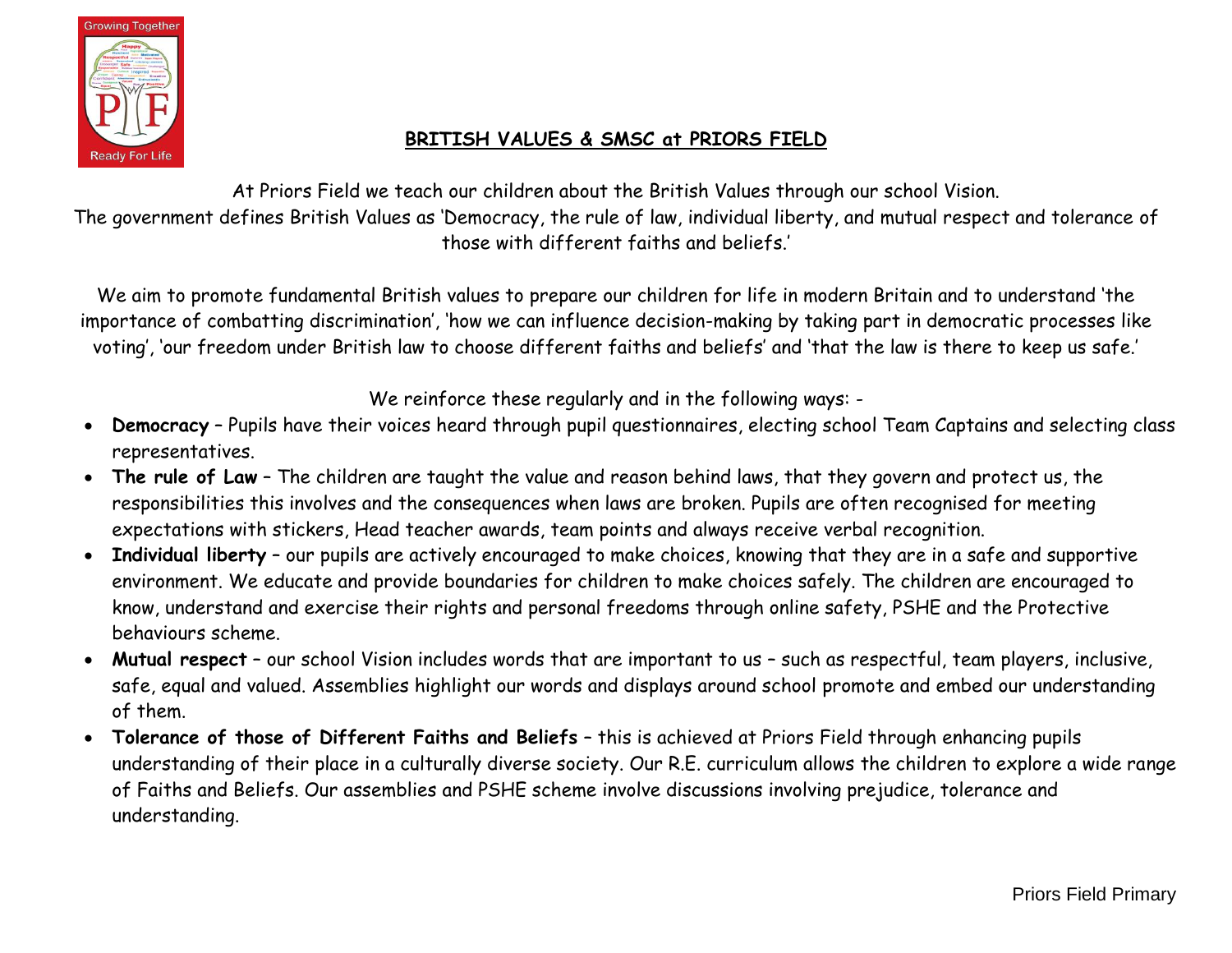## **Spiritual, Moral, Social and Cultural Development (SMSC)**

These aspects of learning are covered in numerous ways through our curriculum.

- **Spiritual Development** we encourage our children to be reflective about their own beliefs and learning about, and respecting the beliefs of other people. The children have many opportunities to learn about the world around them throughout the curriculum. Spiritual Development also involves the children using their imagination and creativity in their learning.
- **Moral Development**  the ability to recognise the difference between right and wrong. The children are taught to recognise this and the consequences of their behaviour or actions. They are encouraged to offer their own views in discussions but to also listen and appreciate the views of others.
- **Social Development –** This involves the ability to work and socialise with others. We work co-operatively at Priors Field and encourage the children to resolve problems with support with our Restorative practice approach for behaviour expectations.
- **Cultural Development –** Through our broad curriculum our children have the opportunity to learn about different cultures in the world as well as cultural influences from the past. For example, this could be through a History topic such as the Romans or learning about Diwali in R.E.

Through our curriculum, Diversity days and school routines in daily life, we strive to demonstrate acceptance and help children to become knowledgeable and understanding citizens for the future. We celebrate our diversity, our unique qualities and respect for others. At Priors Field we will actively challenge people who express opinions contrary to the fundamental British Values. We are keen to develop our children as global citizens and include MFL and language days. We believe that the Arts play a valuable role in the curriculum allowing the children to explore and express ideas and feelings in a visual form. Music, Drama, Dance and Art promote a sense of enquiry, self-confidence and judgement in children, whilst nurturing the imagination, developing a sense of identity and a respect for the world around them. Peripatetic music tuition is offered in KS2 and the music curriculum promotes a knowledge of and appreciation for world music. We provide extensive curriculum enrichment activities that include visits into the wider community of Kenilworth and beyond. For example, Kenilworth Castle, singing at a local care centre, St Nicholas' Church, residential visits to Wales and Whitby.

At Priors Field we learn and achieve together within a safe, respectful and welcoming community. Our children's spiritual and moral development is strengthened by our Vision and values, giving them the confidence needed to move into the wider world.